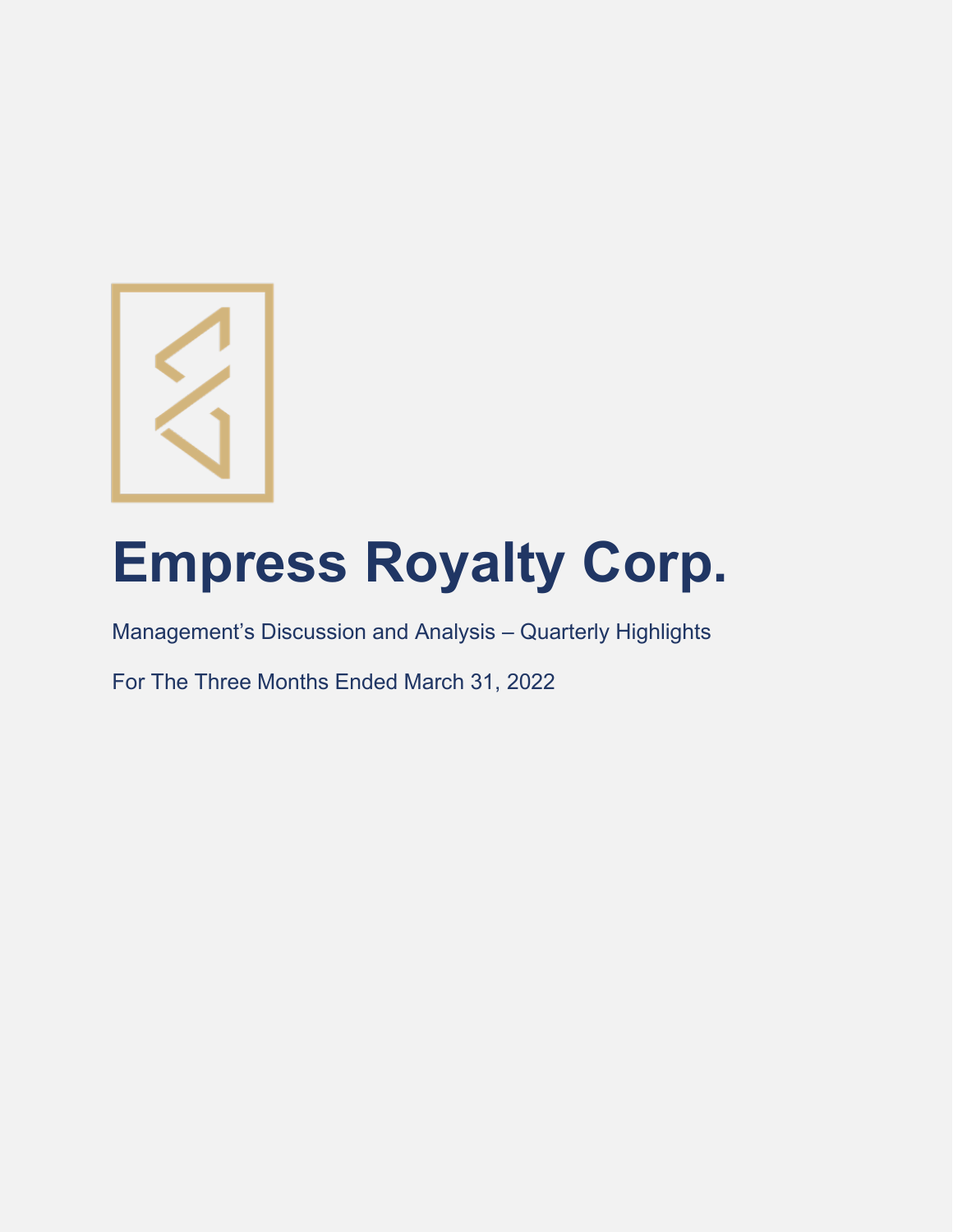

The following is management's discussion and analysis, quarterly highlights ("MD&A") of the results of operations and financial condition of Empress Royalty Corp. ("Empress" or the "Company") for the three months ended March 31, 2022 and up to the date of this MD&A, and has been prepared to provide material updates to the business operations, financial condition, liquidity and capital resources of the Company since its last management's discussion and analysis for the fifteen months ended December 31, 2021 (the "Annual MD&A").

This MD&A should be read in conjunction with the Annual MD&A and the audited consolidated financial statements for the fifteen months ended December 31, 2021, together with the notes thereto, and the accompanying unaudited condensed interim consolidated financial statements, and related notes thereto, for the three months ended March 31, 2022 (the "Financial Report").

All financial information in this MD&A is derived from the Company's Financial Report prepared in accordance with International Financial Reporting Standards and all dollar amounts are expressed in United States ("US") dollars unless otherwise indicated.

The effective date of this MD&A is May 25, 2022.

# **DESCRIPTION OF COMPANY'S STRATEGY AND OUTLOOK**

Empress is a publicly traded company incorporated under the laws of British Columbia, Canada on March 2, 2020. The Company commenced trading on the TSX Venture Exchange ("TSX-V") on December 29, 2020 under the symbol EMPR. On February 19, 2021, the Company commenced trading on the OTCQB Venture Market in the United States under the symbol EMPYF. The corporate office and registered and records office of the Company is located at Unit 1 – 15782 Marine Drive, White Rock, BC, Canada, V4B 1E6.

Empress is a growth-oriented precious metal royalty and streaming company that is focused on maximizing returns for its shareholders by growing its asset base, both organically and through accretive investments and other high-quality royalties, streams and similar interests.

Empress' main focus is on high quality, long-life precious metal assets located in jurisdictions that are favourable to mining and operated by established mining companies, as these assets provide the best risk/return profile. Given that a core aspect of Empress' business is the ability to compete for investment opportunities, Empress plans to maintain a strong balance sheet and ability to deploy capital.

In summary, the Company intends to hold investments in certain phases of mining projects, including:

1. Development or near-term production projects: In near-term projects, the geologic risk has been reduced and studies have been completed confirming the viability of the project to be a profitable producing mine within the next 24 months. The risk for near-term production projects is substantially reduced compared to grassroots projects, however, risks with respect to near term projects include uncertainty of funding to meet forecasted production levels. The Company's Pinos, Manica, and Tahuehueto investments (as defined below) fit into this category.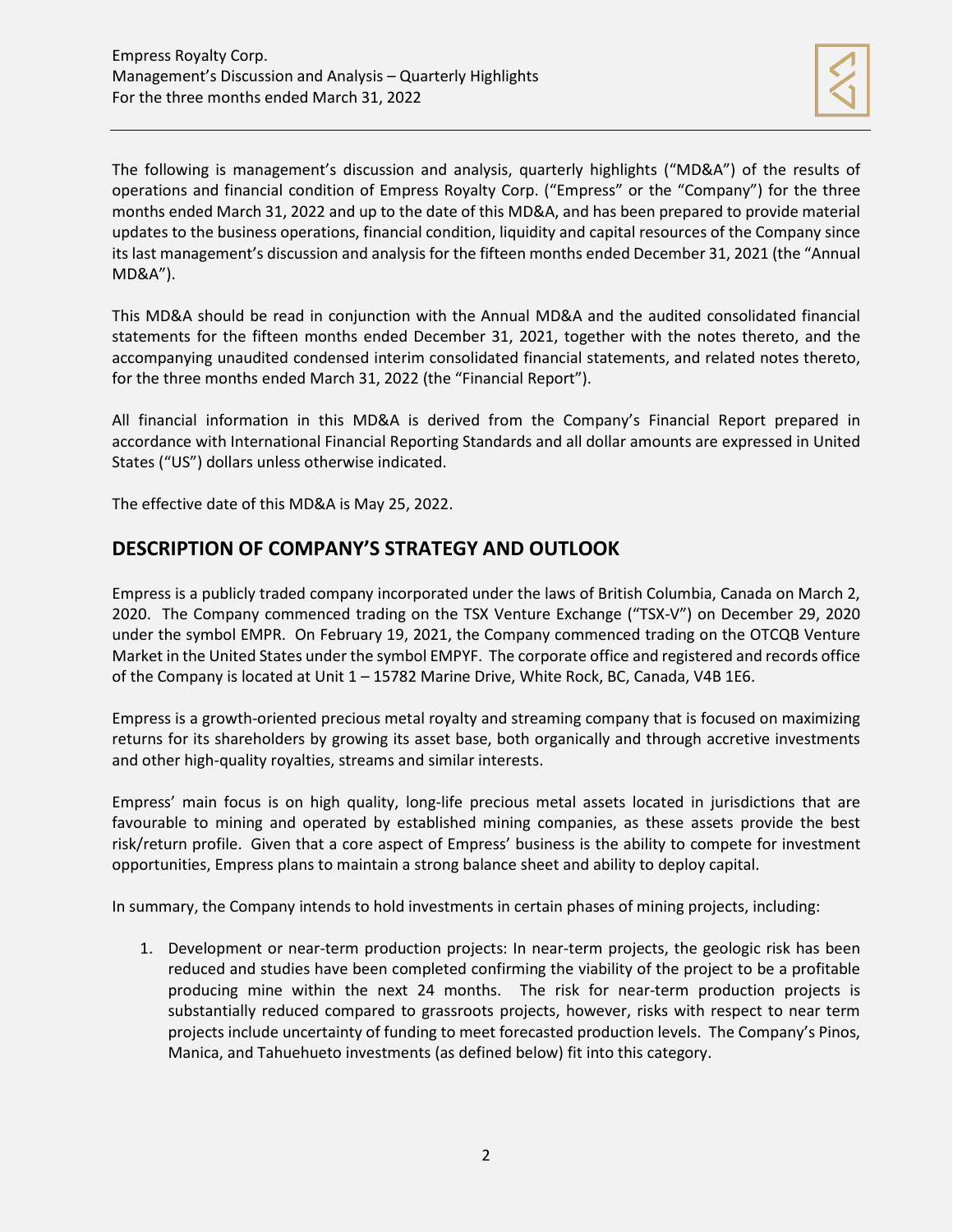

2. Producing mines: Producing mines are already in operation and historic data is available to provide a high level of confidence on the forward-looking projections for the mine. The Company's Sierra Antapite investment (as defined below) fits into this category.

The Company's focus is near-term and producing mines and target investments ranging in size from \$500,000 to \$25,000,000. Empress' vision is to be a global precious metal stream and royalty provider and is investigating investment opportunities with the same investment criteria and target size located globally. The Empress management team and strategic advisors have a global reach and have identified multiple opportunities. To finance the acquisition of such royalty and streaming investments, Empress may undertake one or more financings. As the Company grows its portfolio and revenue stream, it expects to fund future investments by cash flow and generate free cashflow to pay dividends.

# **QUARTERLY HIGHLIGHTS**

*Royalty and Stream Interest:*

- In January 2022, the Company increased its royalty on the Manica project by investing an additional \$1,000,000 which increased its net smelter royalty ("NSR") to 3.375% on the first 95,000 ounces of gold and a 1.125% NSR interest thereafter for the life of mine.
- During the three months ended March 31, 2022, the Company earned stream revenue of \$427,032 and recorded cost of sales of \$85,406, excluding depletion, from the gold stream agreement on the Sierra Antapite mine in Peru.

## *Corporate Matters:*

- In March 2022, the Company appointed Allison Rippin Armstrong as Environmental, Social, and Governance (ESG) Advisor to the Board.
- In May 2022, the Company appointed Janet Meiklejohn as Chief Financial Officer of the Company.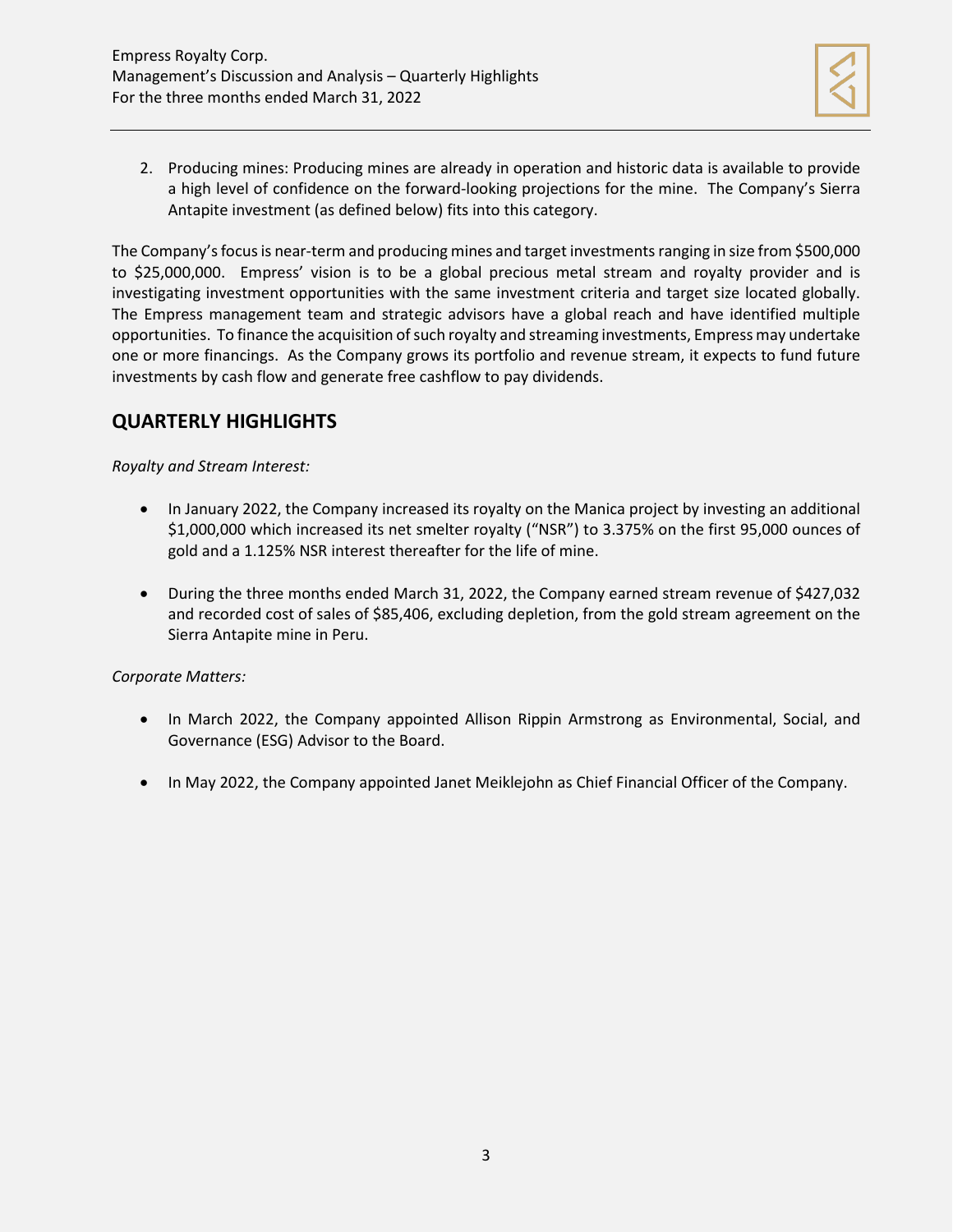

#### **Royalty and Stream Interests**

#### *Sierra Antapite Stream, Peru*

In July 2021, the Company structured and entered into a stream agreement with Sierra Sun Group, a private corporation, in respect of its Sierra Antapite producing gold mine located in Peru. The Company purchased an amount of gold equal to 2.25% of the payable gold production in return for upfront cash consideration of \$5,000,000 plus an additional amount for each ounce delivered equal to 20% of the prevailing market price. Subsequently, in both October 2021 and December 2021, the Company agreed to purchase an additional 1.125% in exchange for upfront cash of \$2,500,000 each time. As such, the Company will receive a total of 4.5% of payable gold production until 11,000 ounces have been delivered, thereafter dropping to 1% for the life of mine.

The Sierra Antapite mine is located in Huaytara province, department Huancavelica, Peru. It is classified as a vein-hosted low sulphidization epithermal deposit and has been operated by Peruvian management and shareholders since December 2016 when the mine was purchased from Buenaventura. Based on Sierra Antapite management's internal assessment and long-term planning, the mine has more than a five-year mine life at a rate of 1,000 tonnes per day. Longhole Stoping and Cut-and-Fill are the two mining methods utilized at the mine. Since initiation of operation in 2002, the mine has reported to have produced approximately one million ounces of gold.

The mine is fully permitted, has all social licenses to operate, and sells dore through either Metalor Technologies, a Switzerland-based refiner, or through Procesadora Sudmerica S.R.L, a Peru-based refiner. The cyanidation and Carbon-in-Carbon flowsheet is straight forward, without need of fine grinding, with no refractory mineralization present and consisting of conventional technology. Given this is an operating company with a track record, realized results de-risks many operating assumptions and inputs used in production forecasts derived from realized results.

Sierra Sun reports that it is conducting on-going expansion of operations at the Sierra Antapite gold mine. Proceeds from the Empress investment have been used to continue expansion of the plant from 750 to 1,000 tonnes per day, to expand and enhance the tailings storage facility, to retire payments and to further develop the underground mine. Empress receives weekly updates from Sierra Sun on the production expansion progress. Sierra Sun continues to deliver gold to Empress since commencement in August 2021.

#### *Tahuehueto Stream, Mexico*

In April 2021, the Company structured and entered into a stream agreement with Altaley Mining Corporation, a publicly traded company (TSX.V: ATLY) in respect of its Tahuehueto silver project located in Mexico. Empress purchased an amount of silver equal to 100% of the payable silver production in return for upfront cash consideration of \$5,000,000 plus an additional amount for each ounce delivered equal to 20% of the prevailing market price until 1,250,000 ounces have been delivered. Thereafter, the amount of payable silver will drop, to 20% on the same terms for a maximum of 10 years from the date of initial production. The cash consideration was paid in two tranches of \$2,000,000 and \$3,000,000 respectively in April 2021 and July 2021.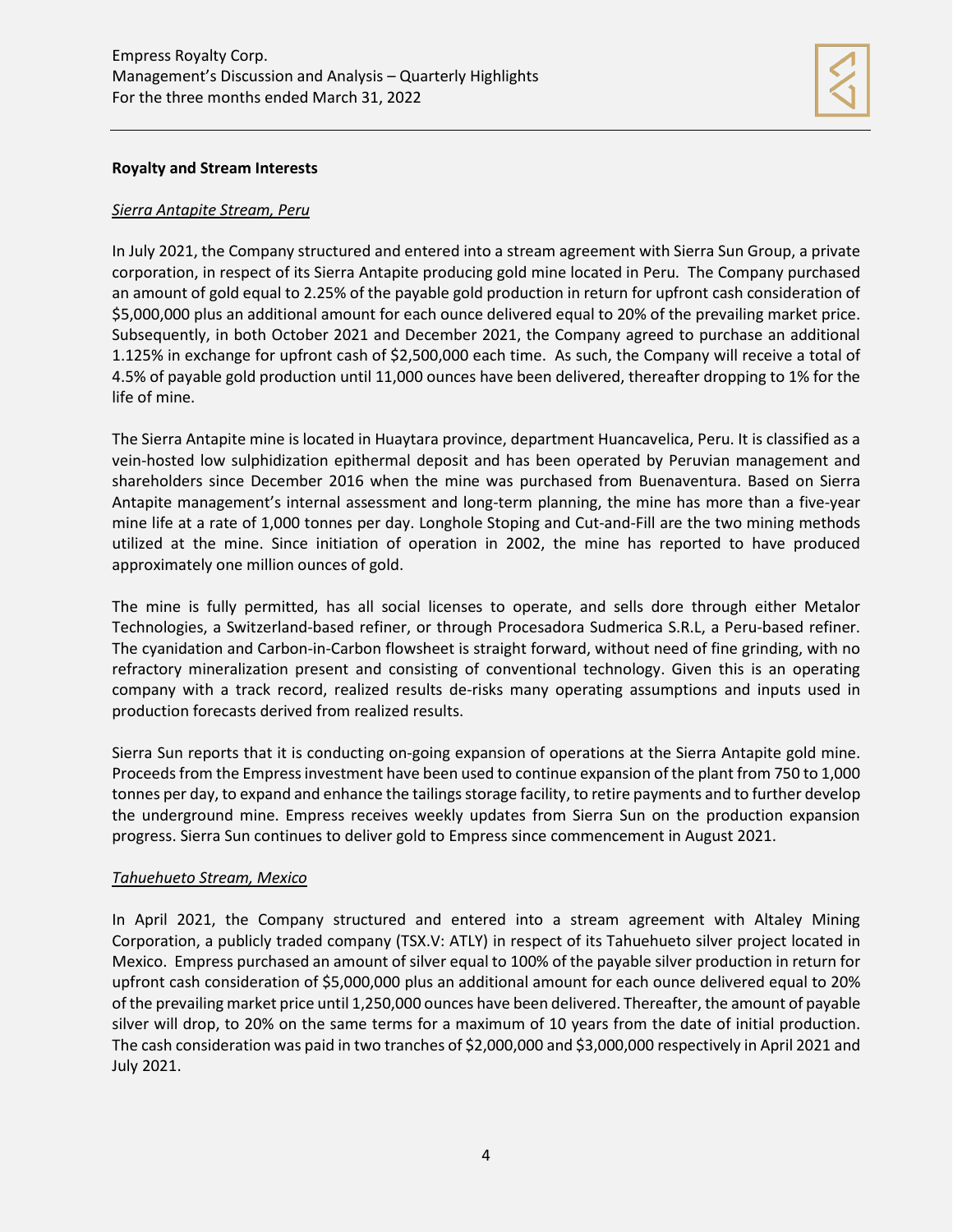

Tahuehueto is located in the mining friendly jurisdiction of Durango, Mexico. It is a typical epithermal polymetallic mineral deposit in this part of Mexico, with metals consisting of gold, silver, lead, zinc and copper.

Resource Development Associates Inc. prepared a technical report entitled, "NI43-101 Technical Report preliminary Feasibility Study, Altaley Mining Corporation Tahuehueto Project, Durango, Mexico. Effective date: February 23, 2022, Report Date: April 25, 2022, prepared by Resource Development Associates Inc., Lead Author Scott E. Wilson, C.P.G., Co-Authors: Zeke Blakeley, P.E., Jeffrey Woods, QP, Eric Titley, P.Geo."

Highlights of the report as announced in a news release dated April 26, 2022 are:

- 2022 prefeasibility study improves 2017 PFS by increasing throughput to 1,000 tonnes per day returning a post-tax NPV of \$161.3 million, at a discount rate of 5%.
- IRR of 65% with a 2 year payback period (5% discount rate).
- Total Life of Mine Capital Cost estimate of \$56.9 million with project construction over 95% complete and initial pre-production targeted during April 2022.
- Life of Mine All In Sustaining Costs (AISC) estimated at US\$844 per gold equivalent ounce at \$1,647.52/ounce gold, \$21.64/ounce silver, \$0.92/pound lead, \$1.14/pound zinc and \$3.60/pound copper.
- Proven and Probable Mineral Reserves of 3.58 million tonnes grading 2.55g/t gold, 50.06 g/t silver, 1.92% zinc and 0.26% copper.
- 9-year mine life utilizing mostly low cost bulk underground Sub-level Open Stoping mining method with average annual production of 25,987 oz. of gold, 453,952 oz. of silver, 827 tonnes of copper, 3,155 tonnes of lead and 6,123 k-lbs. of zinc.

## *Manica Royalty, Mozambique*

In April 2021, the Company structured and entered into a NSR agreement with Mutapa Mining & Processing LDA ("MMP"), a private corporation, in respect of its Manica hard rock gold project, located in Mozambique. The Company paid \$2,000,000 for a 2.25% NSR interest. In January 2022, the Company paid an additional \$1,000,000 to increase the NSR interest to 3.375% on the first 95,000 ounces of gold and a 1.125% NSR interest thereafter for the life of the mine.

Manica is located in the Odzi-Mutare-Manica Greenstone Belt of Mozambique and comprises several deposits on Xtract Resources Plc's ("Xtract") mining concession licence 3990C which includes four main deposits being Fair Bride, Guy Fawkes, Boa Esperanza, and Dots Luck. MMP and Xtract have entered into a collaboration and profit-share arrangement whereby MMP will build, finance and operate a carbon-in-leach ("CIL") plant to process ore mined from Xtract's concession.

MMP advised Empress that it intends to mine and process the oxide and transitional mineralization at Fair Bride and other deposits on the concession by installing a processing plant utilising a CIL process capable of processing up to 42,000 tonnes per month. An existing grinding circuit is already in place and MMP is advancing the engineering, fabrication and installation of the CIL plant and preparation work for associated infrastructure.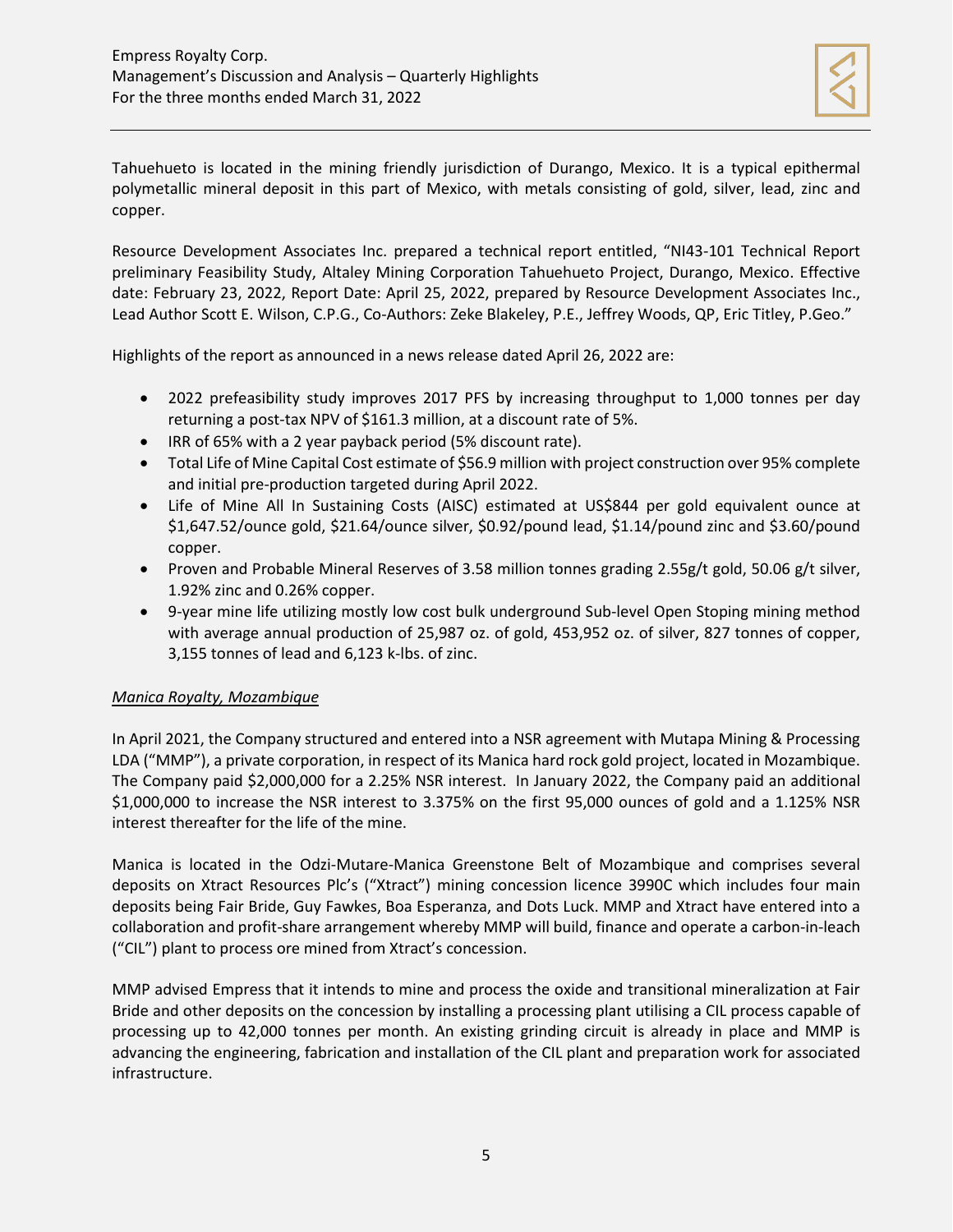

Since closing the Manica gross royalty in April 2021, MMP has completed engineering and procurement and reports construction is well progressed. Specifically, the bulk of the earthworks is complete, concrete has been poured for the plant foundations, CIL tanks have been fabricated and the tailings dam construction is complete. Several items of the modular plant equipment have been fabricated and transported from South Africa to site and are currently undergoing installation. Further, the processing plant water storage tank and power is connected and available via a 40 MVA transformer. The mining contractor has been mobilized and preparations are underway for commencement of mining. MMP reports that the Manica project development phase is nearing completion and is scheduled for commissioning in the second quarter of 2022. Empress management completed a site visit in May 2022, in addition to receiving weekly updates from management on construction progress.

## *Pinos Royalty, Mexico*

In November 2020, the Company structured and entered into a 1% NSR agreement with Candelaria Mining Corp., a private corporation, in respect of its Pinos project located in Mexico for cash consideration of \$1,500,000. The transaction was a combination of a newly created 0.5% NSR royalty on the Pinos project for consideration of \$750,000 and the purchase of an existing 0.5% NSR royalty for consideration of \$750,000.

The Pinos project is located in the high-grade historical gold and silver district of the Zacatecas mining belt in north-central Mexico, just 67 kilometers northwest of San Luis Potosi, Zacatecas state, the second largest gold producing district in the country after Sonora. Zacatecas state is a stable, mining-friendly state that includes Newmont Mining's Peñasquito mine and Capstone Mining's Cozamin mine. Pinos has excellent infrastructure with paved roads to the mine and electricity supplied from the Mexican power grid.

In a news release dated February 3, 2022, Candelaria announced that permits had been received for an infill drilling program at the Pinos project.

## *Investment Pipeline*

In addition to the above investments, Empress has an active pipeline of approximately \$75,000,000 in potential producing and near-term precious metals producing investment opportunities.

# **QUALIFIED PERSON**

Richard Mazur, P.Geo, a Qualified Person as defined by 43-101, has read and approved all technical and scientific information.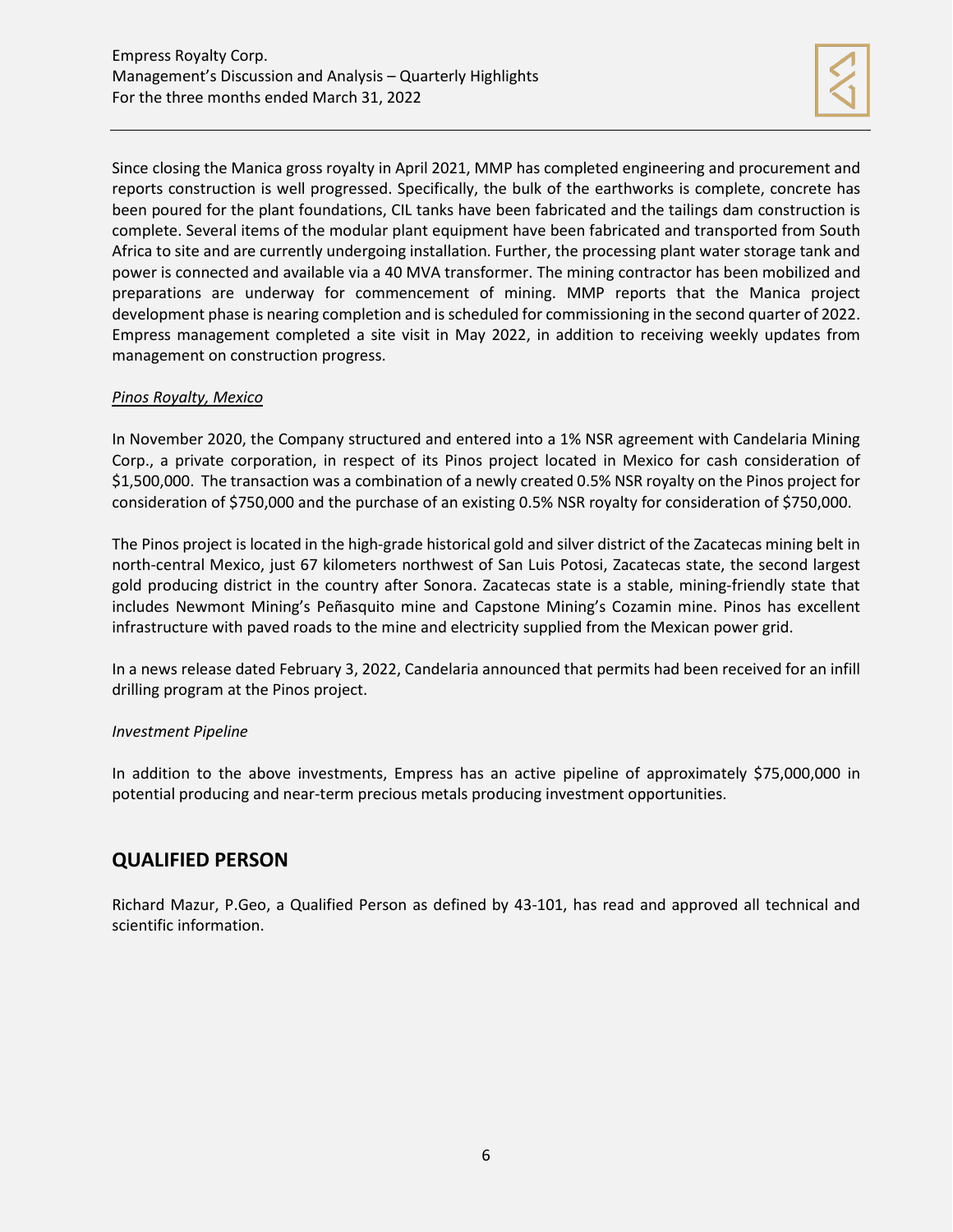

## **Corporate Matters**

In March 2022, the Company appointed Allison Rippin Armstrong as Environmental, Social, and Governance (ESG) Advisor to the Board. Allison is a visionary mining professional with over 25 years of industry-leading experience focused on environmental compliance, job creation for rural and Indigenous communities and fostering a more inclusive workplace for women and minority groups. She has been involved in the permitting of nine major projects in Canada and serves on the board of directors for various non-profit industry organizations including Tectonic, where she serves as Chair of the Governance Committee. Allison has worked internationally with regulatory agencies, Indigenous organizations, territorial and federal governments on their sustainability and community-development objectives, helping to establish new standards of excellence.

In May 2022, the Company appointed Janet Meiklejohn as Chief Financial Officer of the Company. Ms. Meiklejohn, CPA, CA, MBA, CBV, is a highly accomplished senior financial executive with over twenty-five years' experience in corporate finance and institutional equity sales. Most recently, Janet has worked as a Chief Financial Officer and as a member of the Executive Leadership Team for several high growth companies, both public and private. As an Institutional Equity Sales Vice President with leading Canadian investment banks, including Desjardins Securities, National Bank, Salman Partners, and Macquarie Capital, Ms. Meiklejohn has an established network of renowned institutional investors that focus on the mining sector. She brings further expertise in financial reporting, strategy, valuation, governance, and capital markets to Empress.

# **COVID-19**

In March 2020, the World Health Organization declared coronavirus COVID-19 a global pandemic. This contagious disease outbreak, which has continued to spread, and any related adverse public health developments, has adversely affected workforces, economies, and financial markets globally, potentially leading to an economic downturn. It is not possible for the Company to predict the duration or magnitude of the adverse results of the outbreak and its effects on the Company's ability to raise funds or the impact on its investments.

Many mining projects, including some of the properties in which the Company holds a royalty or stream interest, could be impacted by the pandemic resulting in the slowdown of operations and other mitigation measures that impact production. If the operation or development of one or more of the properties in which the Company holds a royalty from which it receives or expects to receive significant revenue is slowed down or suspended as a result of the continuing COVID-19 pandemic or future pandemics or other public health emergencies, it may have a material adverse impact on the Company's profitability, results of operations, financial condition and the trading price of the Company's common shares on the TSX-V.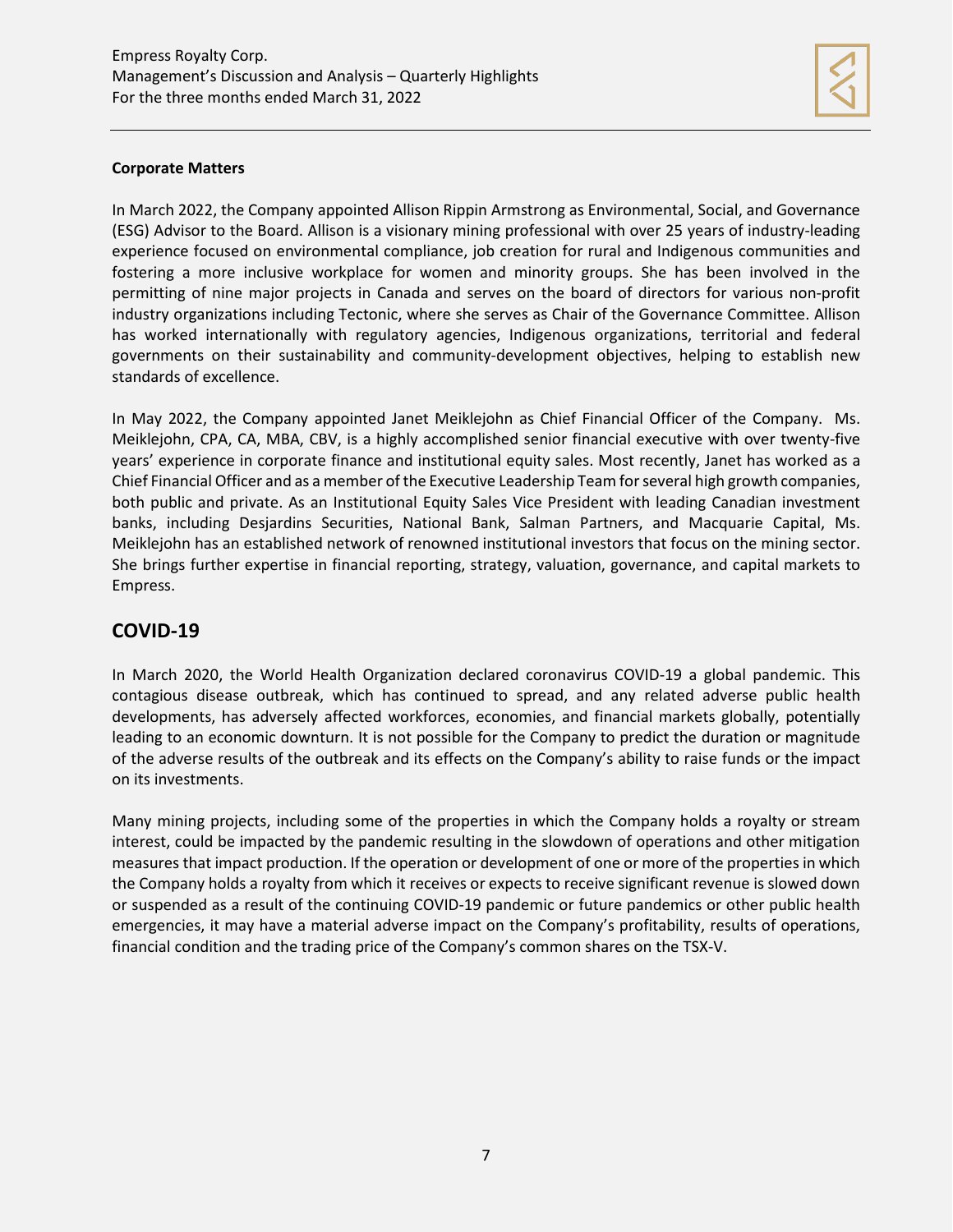

## **TRENDS**

The level of the Company's investments in royalties and streams is largely determined by the strength of resource capital and commodity markets and its ability to obtain investor support for its investments.

Many companies are engaged in the search for and the acquisition of mineral interests, including royalties and other interests, and there is a limited supply of desirable mineral interests. The mineral exploration and mining businesses are competitive in all phases. Many companies are engaged in the acquisition of mineral interests, including large, established companies with substantial financial resources, operational capabilities and long earnings records. Empress may be at a competitive disadvantage in acquiring those interests, and as such is focussed on identifying and creating royalties or streams on small to mid-sized companies, where it can use its global network to its advantage in sourcing potential opportunities. There can be no assurance that Empress may be able to source royalties or other interests at acceptable valuations which may result in a material adverse effect on Empress' profitability, results of operations and financial condition and trading price of its securities.

# **RESULTS OF OPERATIONS**

The loss for the three months ended March 31, 2022 was \$880,760 (2021 – \$742,904).

Revenue for the three months ended March 31, 2022 totaled \$427,032 and all related to the Sierra Antapite gold stream. Pursuant to the agreement with Sierra Antapite, the Company's cost of purchasing streaming gold is 20% of the prevailing gold spot price. During the three months ended March 31, 2022, the Company recorded cost of sales, excluding depletion of \$85,406 and depletion of \$178,513.

General and administrative expenses for the three months ended March 31, 2022 totaled \$277,469 compared to \$572,717 in the comparative period. The Company's general and administrative expenses for 2021 included one-time expenses to: (a) list the Company's shares on the TSX-V; (b) list the Company's shares on the OTCQB; and (c) prepare and file a short form base shelf prospectus. The Company's general and administrative expenses for 2022 have been normalized. General and administrative expenses are summarized as follows:

- Consulting fees and salaries for the three months ended March 31, 2022 totaled \$145,783 compared to \$93,450 in the comparative period. The Company paid or accrued \$35,539 (2021 - \$35,545) to the Chief Executive Officer and \$29,616 (2021 – 29,621) to a consulting company controlled by the Corporate Secretary and former Chief Financial Officer of the Company. In addition, the Company paid or accrued \$64,338 (2021 - \$19,077) to the Company's Global Vice President.
- Investor communication and shareholder information for the three months ended March 31, 2022 totaled \$86,929 compared to \$297,526 in the comparable period. In the prior period, the Company incurred certain expenditures related to the Company establishing a market presence in the wake of the Company going public in December 2020.
- Professional fees for the three months ended March 31, 2022 totaled \$9,565 compared to \$85,729 in the comparative period. In the prior period, the Company incurred expenditures related to the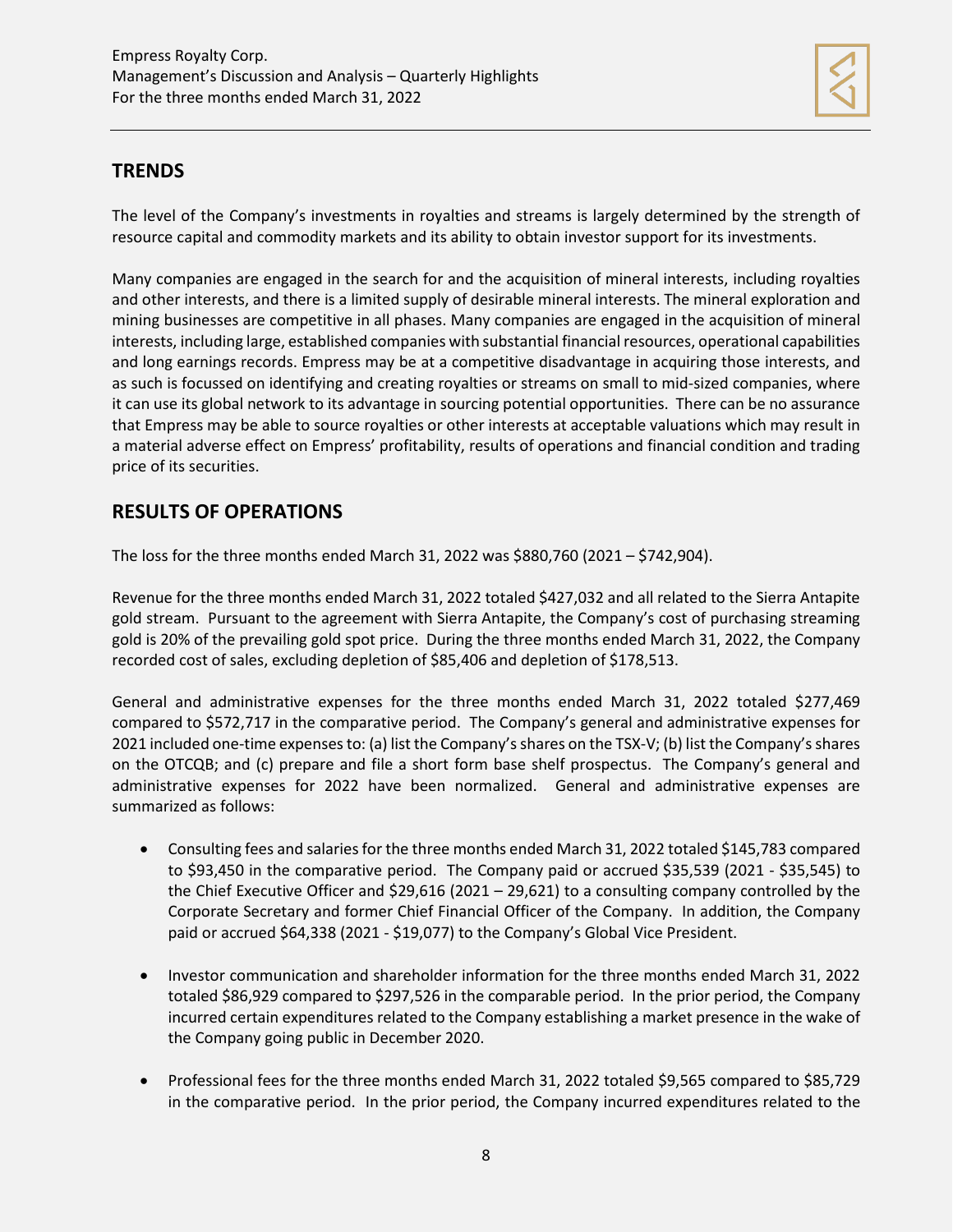

cost of listing the Company's shares on the TSX-V and the OTCQB. In addition, the Company incurred certain expenditures relating to the short form base shelf prospectus filed on February 4, 2021.

• Regulatory fees for the three months ended March 31, 2022 totaled \$13,586 compared to \$72,073 in the comparable period. In the prior period, the Company incurred expenditures related to the cost of listing the Company's shares on the TSX-V and the OTCQB.

Project evaluation expenses for the three months ended March 31, 2022 totaled \$149,771 compared to \$116,292 in the comparative period. Included in project evaluation expenses are consulting fees, legal and accounting fees, and travel expenditures all related to evaluating future royalty and streaming opportunities. Consulting fees include \$45,000 paid to Endeavour Financial Ltd. (Cayman), which has a director in common with the Company, and \$45,000 paid to a director of the Company.

In April 2021, the Company granted certain stock options, of which \$311,187 (2021 - \$Nil) was recorded as share-based compensation during the three months ended March 31, 2022.

# **LIQUIDITY AND CAPITAL RESOURCES**

The Company began the fiscal quarter with \$2,027,874 cash and cash equivalents. During the three months ended March 31, 2022, the Company spent \$23,214 on operating activities, net of working capital changes, \$1,000,000 on investing activities, and \$143,351 on financing activities with a positive effect of foreign exchange on cash of \$1,142 to end at March 31, 2022 with \$862,451 cash and cash equivalents.

As at March 31, 2022, the Company had a working capital deficiency of \$773,378. However, management estimates that projected royalty and stream revenues will provide the Company with sufficient financial resources to carry out currently planned operations through the next twelve months. Additional financing may be required by the Company to complete its long-term strategic objectives. There is no assurance that the Company will be able to obtain adequate financing in the future or that such financing will be on terms acceptable to the Company.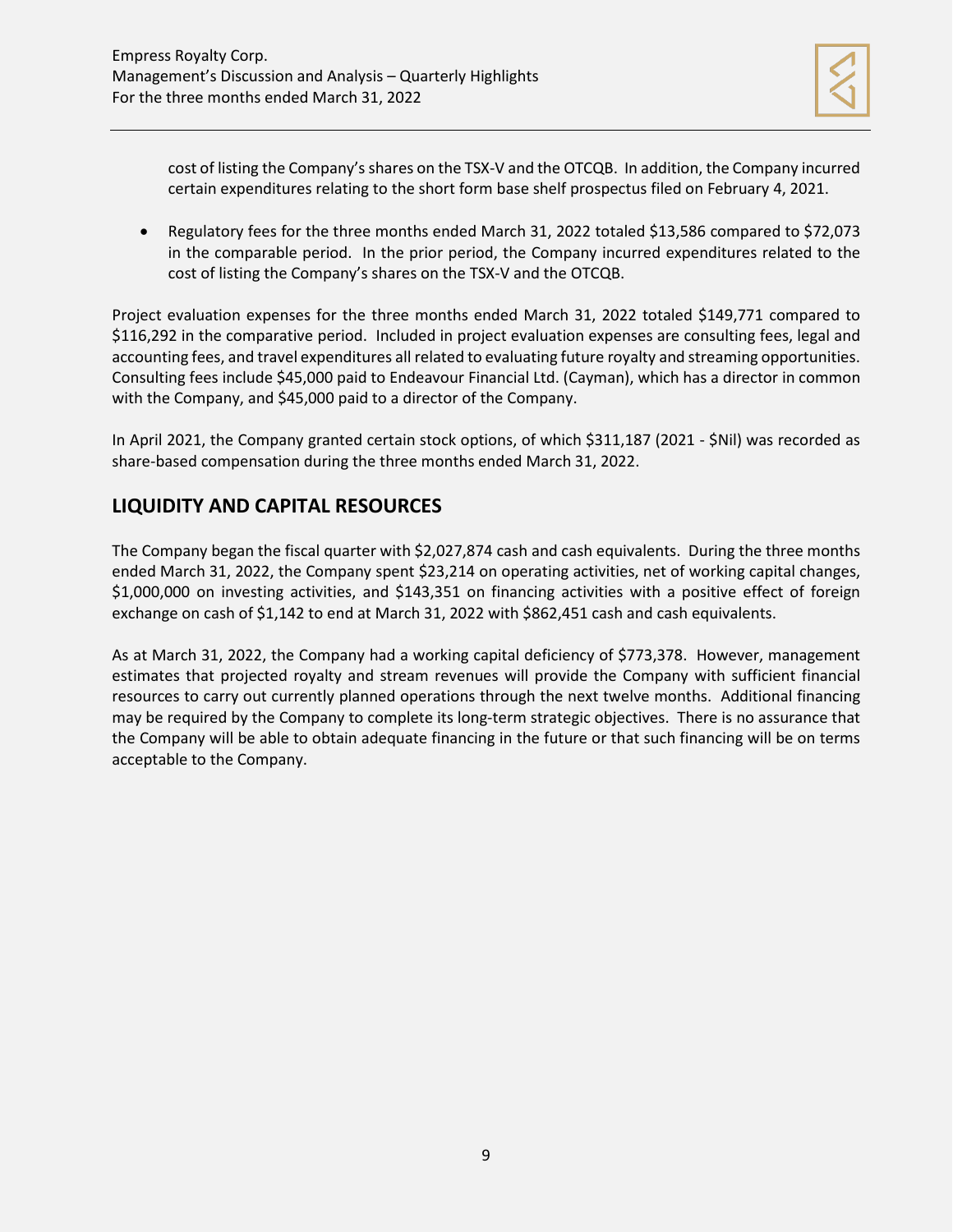

## **RELATED PARTY TRANSACTIONS**

#### *Compensation of key management personnel*

Key management includes members of the Board of Directors, the Chief Executive Officer, the Chief Financial Officer, and the Corporate Secretary. The aggregate compensation paid, or payable, to key management personnel during the three months ended March 31, 2022 and 2021 are as follows:

|                                               | Three months ended March 31, |         |                     |
|-----------------------------------------------|------------------------------|---------|---------------------|
|                                               | 2022                         | 2021    |                     |
|                                               |                              |         | (Restated - Note 2) |
| Consulting fees                               |                              |         |                     |
| <b>Chief Executive Officer</b>                | \$<br>$35,539$ \$            |         | 35,545              |
| Golden Oak <sup>(1)</sup>                     | 29,616                       |         | 29,621              |
|                                               | \$<br>65,155                 | $\zeta$ | 65,166              |
|                                               |                              |         |                     |
| Director fees                                 | \$<br>$5,923$ \$             |         | 5,924               |
|                                               |                              |         |                     |
| Project evaluation expenses - Consulting fees |                              |         |                     |
| Endeavour $(2)$                               | \$<br>$45,000$ \$            |         | 45,000              |
| Director                                      | 45,000                       |         | 45,000              |
|                                               | \$<br>90,000                 | $\zeta$ | 90,000              |
|                                               |                              |         |                     |
| Share-based compensation                      | \$<br>241,762                | \$      |                     |
| Total                                         | \$<br>402,840                | \$      | 161,090             |

(1) Golden Oak Corporate Services Ltd. ("Golden Oak") is a consulting company controlled by the Corporate Secretary and the former Chief Financial Officer of the Company. The Corporate Secretary and the former Chief Financial Officer are employees of Golden Oak and are not paid directly by the Company.

 $(2)$  Endeavour Financial Limited (Cayman) ("Endeavour") and the Company have a director in common.

#### *Amounts due to related parties*

As at March 31, 2022, the Company had trade and other payables of \$279,875 (December 31, 2021 - \$192,746) owing to related parties, being \$135,000 owing to a director for consulting fees, \$135,000 owing to Endeavour for consulting fees, as well as \$9,162 owing to Endeavour and \$713 owing to Golden Oak for the reimbursement of expenses. All amounts owed are unsecured and non-interest bearing.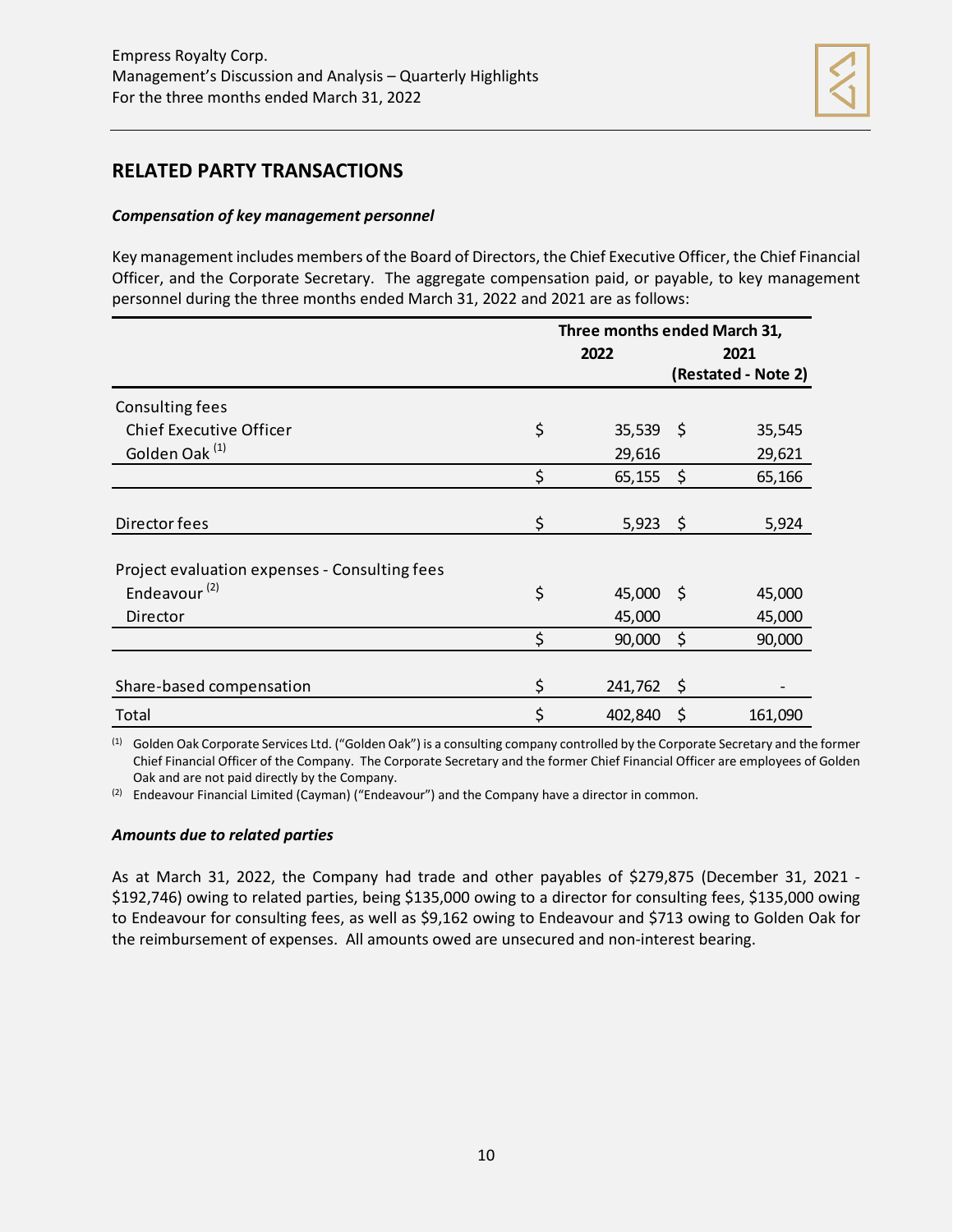

# **DISCLOSURE OF OUTSTANDING SHARE DATA**

The Company's authorized share structure consists of an unlimited number of common shares without par value.

|                                     | Common<br><b>Shares Issued</b><br>and<br><b>Outstanding</b> | <b>Share</b><br>Purchase<br><b>Warrants</b> | <b>Stock</b><br><b>Options</b> |
|-------------------------------------|-------------------------------------------------------------|---------------------------------------------|--------------------------------|
| Balance as at March 31, 2022        | 104.574.385                                                 | 24,757,050                                  | 8,900,000                      |
| <b>Options granted</b>              | $\overline{\phantom{a}}$                                    |                                             | 500,000                        |
| Balance as at the date of this MD&A | 104,574,385                                                 | 24,757,050                                  | 9,400,000                      |

## **OFF-BALANCE SHEET ARRANGEMENTS**

The Company does not have any off-balance sheet arrangements.

## **FINANCIAL INSTRUMENTS AND RISK MANAGEMENT**

## *Financial instruments*

Financial instruments are classified into one of the following categories: fair value through profit or loss ("FVTPL"); fair value through other comprehensive income ("FVTOCI"); or at amortized cost. The carrying values of the Company's financial instruments are classified into the following categories:

|                           |                | March 31,     |  | December 31,  |  |
|---------------------------|----------------|---------------|--|---------------|--|
|                           |                | 2022          |  | 2021          |  |
| Cash and cash equivalents | <b>FVTPL</b>   | 862,451       |  | 2,027,874     |  |
| Receivables               | Amortized cost | 11,057        |  | 10,201        |  |
| Trade and other payables  | Amortized cost | (456, 747)    |  | (416, 198)    |  |
| Loan                      | Amortized cost | (3, 298, 127) |  | (3, 140, 831) |  |

The Company's financial instruments recorded at fair value require disclosure about how the fair value was determined based on significant levels of inputs described in the following hierarchy:

Level 1 – inputs to the valuation methodology are quoted prices (unadjusted) for identical assets or liabilities in active markets.

Level 2 – inputs to valuation methodology include quoted prices for similar assets and liabilities in active markets, and inputs that are observable for the asset or liability, either directly or indirectly, for substantially the full term of the financial instrument.

Level 3 – inputs to the valuation methodology are unobservable and significant to the fair value measurement.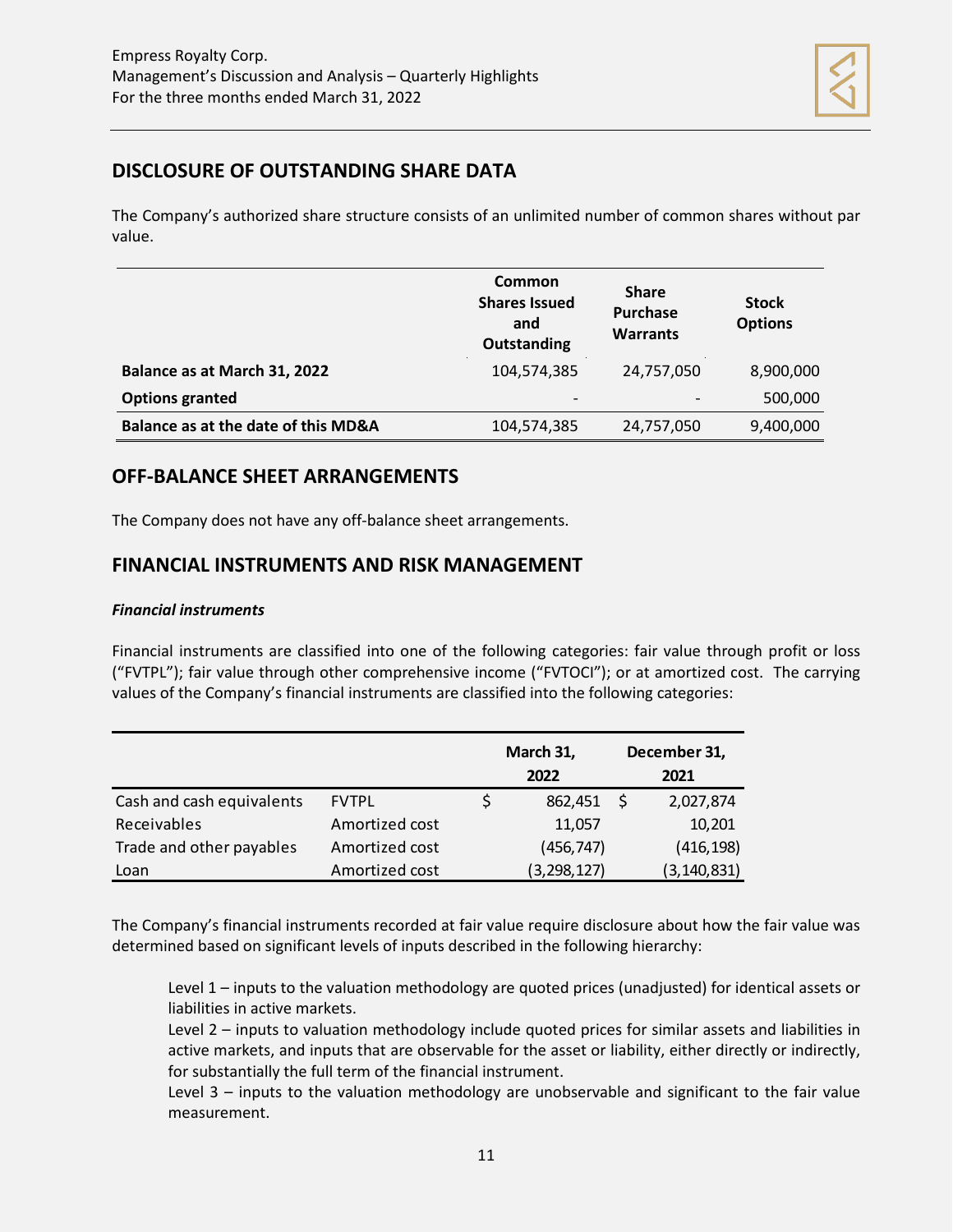

The carrying value of receivables, trade and other payables and the loan approximates their fair value due to its short-term nature. Cash and cash equivalents are recorded at fair value using Level 1 of the fair value hierarchy.

## *Risk management*

The Company's risk management objectives and policies are consistent with those disclosed by the Company in the Annual AIF.

## **CAUTIONARY NOTE REGARDING FORWARD-LOOKING INFORMATION**

This MD&A contains or incorporates by reference "forward-looking statements" or "forward-looking information" within the meaning of applicable Canadian securities legislation. Such statements involve known and unknown risks, uncertainties and other factors which may cause the actual results, performance or achievements of the Company, to be materially different from any future results, expectations, performance or achievements expressed or implied by such forward-looking statements or information. Such statements can be identified by the use of words such as "may", "would", "could", "will", "intend", "expect", "believe", "plan", "anticipate", "estimate", "scheduled", "forecast", "predict" and other similar terminology, or state that certain actions, events or results "may", "could", "would", "might" or "will" be taken, occur or be achieved although not all forward-looking statements contain such identifying words. These statements reflect the Company's current expectations regarding future events, performance and results based on information currently available and speak only as of the date of this MD&A.

Specific statements contained in or incorporated by reference in this MD&A that constitute forward-looking statements or information include but are not limited to information concerning the Company's investments, statements or information concerning the Company's growth strategy and the Company's future performance and business prospects and opportunities. These statements reflect management's current assumptions and expectations and by their nature are subject to certain underlying assumptions, known and unknown risks and uncertainties and other factors which may cause actual results, performance or events to be materially different from those expressed or implied by such forward-looking statements.

These forward-looking statements are based on the beliefs of Empress' management, as well as on assumptions, which such management believes to be reasonable based on information currently available at the time such statements were made. However, there can be no assurance that the forward-looking statements will prove to be accurate.

By their nature, forward-looking statements are based on assumptions and involve known and unknown risks, uncertainties and other factors that may cause the actual results, performance, or achievements of Empress to be materially different from any future results, performance or achievements expressed or implied by the forward-looking statements. Forward-looking statements are subject to a variety of risks, uncertainties and other factors which could cause actual events or results to differ from those expressed or implied by the forward-looking statements.

Forward-looking statements involve significant risks and uncertainties, should not be read as guarantees of future performance or results, and will not necessarily be accurate indicators of whether such results will be achieved. These risks include but are not limited to the risks set out under the heading "Risk Factors" in the AIF. New risks may emerge from time to time and the importance of current factors may change from time